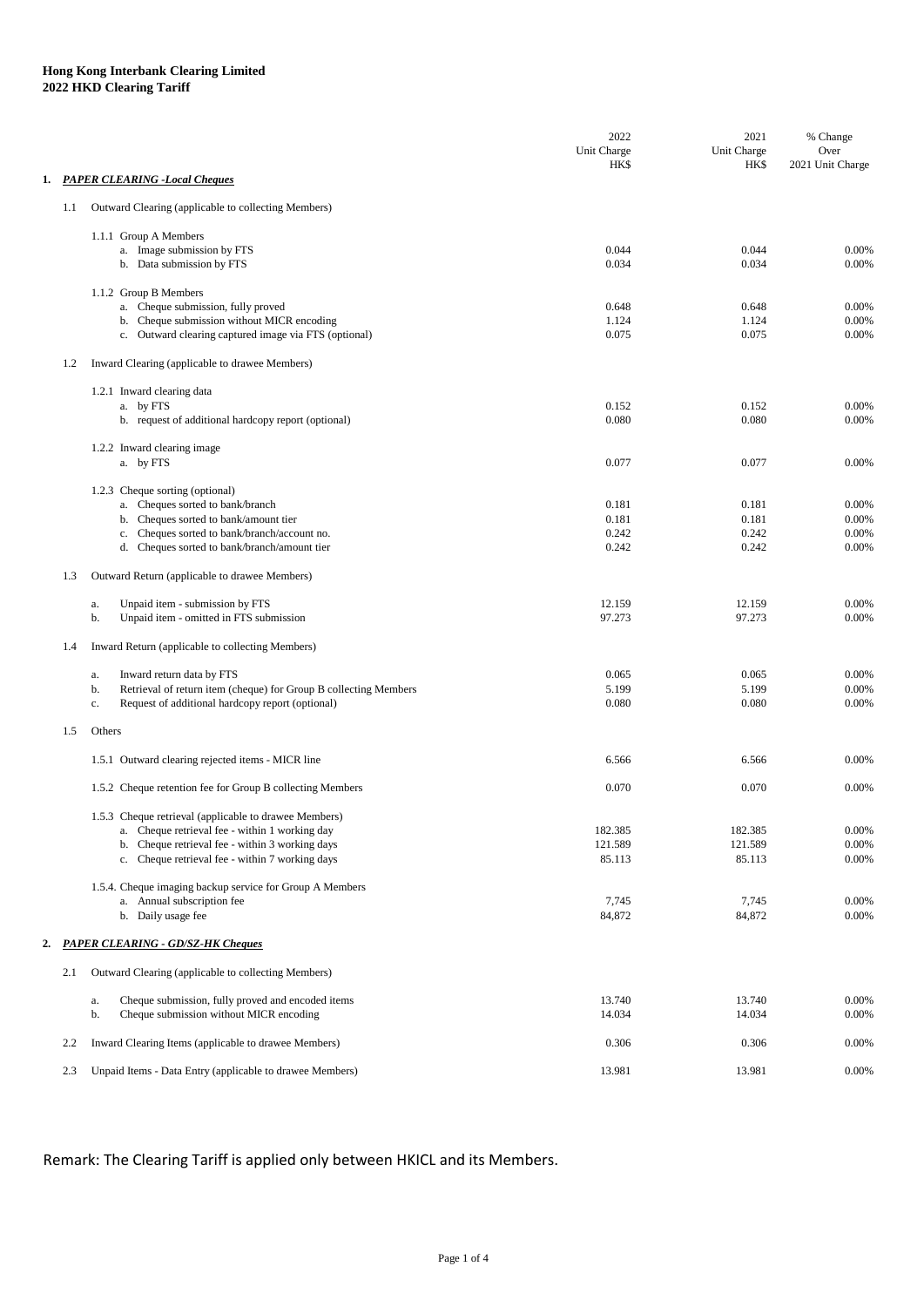|    |                                                                                                                                 | 2022                       | 2021                       | % Change                 |
|----|---------------------------------------------------------------------------------------------------------------------------------|----------------------------|----------------------------|--------------------------|
|    |                                                                                                                                 | Unit Charge<br><b>HK\$</b> | Unit Charge<br><b>HK\$</b> | Over<br>2021 Unit Charge |
| 3. | <b>ELECTRONIC CLEARING</b>                                                                                                      |                            |                            |                          |
|    |                                                                                                                                 |                            |                            |                          |
|    | Outward Clearing Items<br>3.1<br>Autopay and EPS item (presented by Members)<br>a.                                              | 0.396                      | 0.396                      | 0.00%                    |
|    | CCASS, IAH and SCI item (presented by HKSCC)<br>b.                                                                              | 0.475                      | 0.475                      | 0.00%                    |
|    | MPF item (presented by CMU)<br>$\mathbf{c}.$                                                                                    | 0.396                      | 0.396                      | 0.00%                    |
|    | d.<br>OTC Clear item (presented by OTC Clear)                                                                                   | 0.475                      | 0.475                      | 0.00%                    |
|    | 3.2<br>Inward Clearing Items (generated by HKICL to Members)<br>EBPP item<br>a.                                                 | 0.227                      | 0.227                      | 0.00%                    |
|    | 3.3<br>Outward Return (presented by Members to HKICL)                                                                           |                            |                            |                          |
|    | Unpaid IAH item - data entry<br>a.                                                                                              | 2.942                      | 2.942                      | 0.00%                    |
|    | Unpaid autocredit/autodebit item - submission by FTS<br>b.<br>i) Autopay item                                                   | 0.839                      | 0.839                      | 0.00%                    |
|    | ii) CCASS item from HKSCC                                                                                                       | 1.006                      | 1.006                      | 0.00%                    |
|    | iii) EBPP item                                                                                                                  | 0.839                      | 0.839                      | 0.00%                    |
|    | iv) MPF item                                                                                                                    | 0.839                      | 0.839                      | 0.00%                    |
|    | Unpaid autocredit/autodebit item - omitted in FTS<br>c.                                                                         |                            |                            |                          |
|    | i) Autopay item<br>ii) EBPP item                                                                                                | 97.273<br>97.273           | 97.273                     | 0.00%<br>0.00%           |
|    | iii) MPF item                                                                                                                   | 97.273                     | 97.273<br>97.273           | 0.00%                    |
|    |                                                                                                                                 |                            |                            |                          |
|    | Inward Clearing Data in Both Report and Data File Format via FTS<br>3.4                                                         |                            |                            |                          |
|    | (generated by HKICL to Members)                                                                                                 |                            |                            |                          |
|    | Autopay and EPS item<br>a.<br>CCASS, IAH and SCI item<br>b.                                                                     | 0.013<br>0.013             | 0.013<br>0.013             | 0.00%<br>0.00%           |
|    | MPF item<br>c.                                                                                                                  | 0.013                      | 0.013                      | 0.00%                    |
|    | d.<br>OTC Clear item (except replaced item)                                                                                     | 0.013                      | 0.013                      | 0.00%                    |
|    |                                                                                                                                 |                            |                            |                          |
|    | Request for Additional Hardcopy Report of Inward Clearing Items (Optional)<br>3.5<br>Autopay item<br>a.                         | 0.080                      | 0.080                      | 0.00%                    |
|    |                                                                                                                                 |                            |                            |                          |
|    | Inward Return Data in Both Report and Data File Format via FTS<br>3.6<br>Autopay item<br>a.                                     | 0.065                      | 0.065                      | 0.00%                    |
|    | EBPP item<br>b.                                                                                                                 | 0.065                      | 0.065                      | 0.00%                    |
|    | MPF item<br>c.                                                                                                                  | 0.065                      | 0.065                      | 0.00%                    |
|    | Outward Clearing Captured Data in Both Report and Data File Format via FTS (Optional)<br>3.7<br>(generated by HKICL to Members) |                            |                            |                          |
|    | Autopay and EPS item<br>a.                                                                                                      | 0.065                      | 0.065                      | 0.00%                    |
|    | EBPP item<br>b.                                                                                                                 | 0.065                      | 0.065                      | 0.00%                    |
|    | Outward Return Captured Data in Both Report and Data File Format via FTS (Optional)<br>3.8<br>(generated by HKICL to Members)   |                            |                            |                          |
|    | Autopay item<br>a.                                                                                                              | 0.065                      | 0.065                      | 0.00%                    |
|    | EBPP item<br>b.                                                                                                                 | 0.065                      | 0.065                      | 0.00%                    |
|    | MPF item<br>c.                                                                                                                  | 0.065                      | 0.065                      | 0.00%                    |
|    | 3.9<br>Minimum Charge per Month for Using CCASS Service by HKSCC                                                                | 6,079                      | 6,079                      | 0.00%                    |
|    | 3.10 Minimum Charge per Month for Using MPF Money Settlement Service by CMU                                                     | 6,079                      | 6,079                      | 0.00%                    |
|    | 3.11 Minimum Charge per Month for Using OTC Clear Settlement Service by OTC Clear                                               | 6,079                      | 6,079                      | 0.00%                    |
| 4. | <b>CHATS</b> (applied to transaction-initiating Members)                                                                        |                            |                            |                          |
|    |                                                                                                                                 |                            |                            |                          |
|    | <b>Interbank Fund Transfer</b><br>4.1<br>Qualified Transfer/Unqualified Transfer/CCP Transfer<br>a.                             |                            |                            |                          |
|    | i) each of the first 500 items per month                                                                                        | 9.727                      | 9.727                      | 0.00%                    |
|    | ii) each between 501 to 10,000 items per month                                                                                  | 8.511                      | 8.511                      | 0.00%                    |
|    | iii) each item over 10,000 per month                                                                                            | 7.295                      | 7.295                      | 0.00%                    |
|    | Premium on Unqualified Transfer<br>b.                                                                                           | 4.240                      | 4.240                      | 0.00%                    |
|    | <b>Intrabank Fund Transfer</b><br>4.2<br>Account Positions and Pending Inward Credit Enquiry<br>4.3                             | 1.824<br>4.923             | 1.824<br>4.923             | 0.00%<br>0.00%           |
|    | Transaction and Parameter Enquiry<br>4.4                                                                                        | 0.061                      | 0.061                      | 0.00%                    |
|    | Payment Control Transactions and Parameter Maintenance<br>4.5                                                                   | 4.923                      | 4.923                      | 0.00%                    |
|    | 4.6<br>Report and File Retrieval                                                                                                |                            |                            |                          |
|    | via FTS (per KB)<br>a.                                                                                                          | 0.365                      | 0.365                      | 0.00%                    |
|    | via SWIFTNet Browse (per KB)<br>b.                                                                                              | 0.608                      | 0.608                      | 0.00%                    |
|    | via SWIFTNet FIN (per KB)<br>$\mathbf{c}.$                                                                                      | 0.608                      | 0.608                      | 0.00%                    |
|    | Minimum Charge per Month for Using CHATS Service<br>4.7                                                                         | 6,079                      | 6,079                      | 0.00%                    |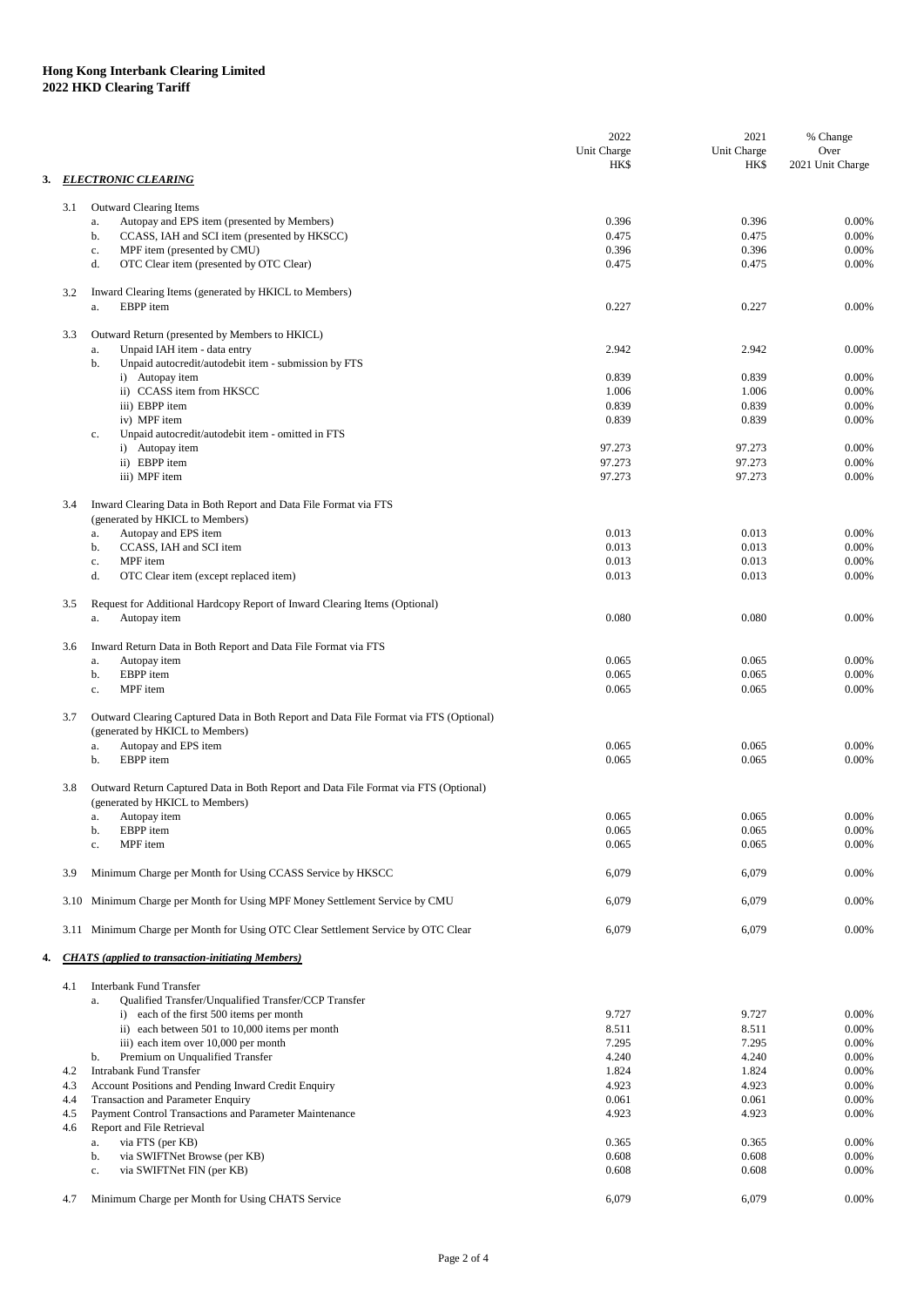## **Hong Kong Interbank Clearing Limited 2022 HKD Clearing Tariff**

| 5. |            | e-CHEQUE PRESENTMENT SERVICE (APPLICABLE TO ALL CURRENCIES)                                                                                                                                                                                                                                                                                                                                                                                                                                                                                                                                                                                                                                                                                                                                                                                                                                                                                                                                                                                                                                                                                                                           | 2022<br>Unit Charge<br><b>HK\$</b>                                                                                                                    | 2021<br>Unit Charge<br><b>HKS</b>                                                                                                                     | % Change<br>Over<br>2021 Unit Charge                                                                                                                     |  |  |  |
|----|------------|---------------------------------------------------------------------------------------------------------------------------------------------------------------------------------------------------------------------------------------------------------------------------------------------------------------------------------------------------------------------------------------------------------------------------------------------------------------------------------------------------------------------------------------------------------------------------------------------------------------------------------------------------------------------------------------------------------------------------------------------------------------------------------------------------------------------------------------------------------------------------------------------------------------------------------------------------------------------------------------------------------------------------------------------------------------------------------------------------------------------------------------------------------------------------------------|-------------------------------------------------------------------------------------------------------------------------------------------------------|-------------------------------------------------------------------------------------------------------------------------------------------------------|----------------------------------------------------------------------------------------------------------------------------------------------------------|--|--|--|
|    | 5.1        | Presentment and presentment return of e-Cheque through the Centralised Presentment<br>Service                                                                                                                                                                                                                                                                                                                                                                                                                                                                                                                                                                                                                                                                                                                                                                                                                                                                                                                                                                                                                                                                                         | 0.216                                                                                                                                                 | 0.216                                                                                                                                                 | 0.00%                                                                                                                                                    |  |  |  |
|    | 5.2        | Presentment through the Drop Box Service                                                                                                                                                                                                                                                                                                                                                                                                                                                                                                                                                                                                                                                                                                                                                                                                                                                                                                                                                                                                                                                                                                                                              | 0.541                                                                                                                                                 | 0.541                                                                                                                                                 | 0.00%                                                                                                                                                    |  |  |  |
|    | 5.3        | Late submission charge on confirmation of Drop Box presentment via FTS                                                                                                                                                                                                                                                                                                                                                                                                                                                                                                                                                                                                                                                                                                                                                                                                                                                                                                                                                                                                                                                                                                                | 1.083                                                                                                                                                 | 1.083                                                                                                                                                 | 0.00%                                                                                                                                                    |  |  |  |
|    | 5.4        | Exceptional presentment return via hardcopy presentment return form                                                                                                                                                                                                                                                                                                                                                                                                                                                                                                                                                                                                                                                                                                                                                                                                                                                                                                                                                                                                                                                                                                                   | 97.273                                                                                                                                                | 97.273                                                                                                                                                | 0.00%                                                                                                                                                    |  |  |  |
|    | 5.5        | Late submission charge on exceptional presentment return via hardcopy presentment<br>return form                                                                                                                                                                                                                                                                                                                                                                                                                                                                                                                                                                                                                                                                                                                                                                                                                                                                                                                                                                                                                                                                                      | 194.545                                                                                                                                               | 194.545                                                                                                                                               | 0.00%                                                                                                                                                    |  |  |  |
|    | 5.6        | e-Cheque status update                                                                                                                                                                                                                                                                                                                                                                                                                                                                                                                                                                                                                                                                                                                                                                                                                                                                                                                                                                                                                                                                                                                                                                | 1.083                                                                                                                                                 | 1.083                                                                                                                                                 | 0.00%                                                                                                                                                    |  |  |  |
|    | 5.7        | Force rejection of e-Cheque                                                                                                                                                                                                                                                                                                                                                                                                                                                                                                                                                                                                                                                                                                                                                                                                                                                                                                                                                                                                                                                                                                                                                           | 3.247                                                                                                                                                 | 3.247                                                                                                                                                 | 0.00%                                                                                                                                                    |  |  |  |
| 6. |            | e-CHEQUE CLEARING AND SETTLEMENT SERVICE                                                                                                                                                                                                                                                                                                                                                                                                                                                                                                                                                                                                                                                                                                                                                                                                                                                                                                                                                                                                                                                                                                                                              |                                                                                                                                                       |                                                                                                                                                       |                                                                                                                                                          |  |  |  |
|    | 6.1        | Outward clearing (data and image)                                                                                                                                                                                                                                                                                                                                                                                                                                                                                                                                                                                                                                                                                                                                                                                                                                                                                                                                                                                                                                                                                                                                                     | 0.077                                                                                                                                                 | 0.077                                                                                                                                                 | 0.00%                                                                                                                                                    |  |  |  |
|    | 6.2        | Inward clearing (data and image)                                                                                                                                                                                                                                                                                                                                                                                                                                                                                                                                                                                                                                                                                                                                                                                                                                                                                                                                                                                                                                                                                                                                                      | 0.231                                                                                                                                                 | 0.231                                                                                                                                                 | 0.00%                                                                                                                                                    |  |  |  |
|    | 6.3        | Outward return                                                                                                                                                                                                                                                                                                                                                                                                                                                                                                                                                                                                                                                                                                                                                                                                                                                                                                                                                                                                                                                                                                                                                                        | 12.159                                                                                                                                                | 12.159                                                                                                                                                | 0.00%                                                                                                                                                    |  |  |  |
|    | 6.4        | Late submission charge on outward return file via FTS                                                                                                                                                                                                                                                                                                                                                                                                                                                                                                                                                                                                                                                                                                                                                                                                                                                                                                                                                                                                                                                                                                                                 | 24.317                                                                                                                                                | 24.317                                                                                                                                                | 0.00%                                                                                                                                                    |  |  |  |
|    | 6.5        | Exceptional outward return via hardcopy return form                                                                                                                                                                                                                                                                                                                                                                                                                                                                                                                                                                                                                                                                                                                                                                                                                                                                                                                                                                                                                                                                                                                                   | 97.273                                                                                                                                                | 97.273                                                                                                                                                | 0.00%                                                                                                                                                    |  |  |  |
|    | 6.6        | Late submission charge on exceptional outward return via hardcopy return form                                                                                                                                                                                                                                                                                                                                                                                                                                                                                                                                                                                                                                                                                                                                                                                                                                                                                                                                                                                                                                                                                                         | 194.545                                                                                                                                               | 194.545                                                                                                                                               | 0.00%                                                                                                                                                    |  |  |  |
|    | 6.7        | Inward return                                                                                                                                                                                                                                                                                                                                                                                                                                                                                                                                                                                                                                                                                                                                                                                                                                                                                                                                                                                                                                                                                                                                                                         | 0.065                                                                                                                                                 | 0.065                                                                                                                                                 | 0.00%                                                                                                                                                    |  |  |  |
|    | 6.8        | Requesting both captured report and data files (applicable to outward clearing and<br>outward return)                                                                                                                                                                                                                                                                                                                                                                                                                                                                                                                                                                                                                                                                                                                                                                                                                                                                                                                                                                                                                                                                                 | 0.065                                                                                                                                                 | 0.065                                                                                                                                                 | 0.00%                                                                                                                                                    |  |  |  |
|    |            | 7. FASTER PAYMENT SYSTEM (FPS) (applied to transaction-initiating Members unless otherwise specified)                                                                                                                                                                                                                                                                                                                                                                                                                                                                                                                                                                                                                                                                                                                                                                                                                                                                                                                                                                                                                                                                                 |                                                                                                                                                       |                                                                                                                                                       |                                                                                                                                                          |  |  |  |
|    | 7.1<br>7.2 | FPS Payment Transactions<br>FPS credit transfer (applied to transaction-initiating Members, except for transaction type<br>a.<br>"Merchant Payment" which will be applied to transaction-receiving Members only)<br>i) transaction value $\leq$ HK\$200<br>ii) transaction value > HK\$200 and $\leq$ HK\$500<br>iii) transaction value > HK\$500 and $\leq$ HK\$100,000<br>iv) transaction value > $HK$100,000$ and < $HK$1$ million<br>v) transaction value $\geq$ HK\$1 million<br>vi) rejected / cancelled item<br>FPS direct debit<br>b.<br>transaction value $\leq$ HK\$200<br>$\mathbf{i}$<br>ii) transaction value > HK\$200 and $\leq$ HK\$500<br>iii) transaction value > HK\$500 and $\leq$ HK\$100,000<br>iv) transaction value > $HK$100,000$ and < $HK$1$ million<br>v) transaction value $\geq$ HK\$1 million<br>vi) rejected / cancelled item<br>FPS payment return / refund<br>c.<br>i) FPS payment return (applied to transaction-receiving Members only)<br>ii) FPS payment refund (applied to transaction-initiating Members only)<br>FPS STP Requests<br>Payment status enquiry<br>a.<br>Account balance enquiry<br>b.<br>CP balance adjustment<br>$\mathbf{c}.$ | 0.030<br>0.116<br>0.465<br>0.929<br>9.727<br>0.465<br>0.030<br>0.116<br>0.465<br>0.929<br>9.727<br>0.465<br>0.465<br>0.465<br>0.061<br>0.061<br>0.061 | 0.030<br>0.116<br>0.465<br>0.929<br>9.727<br>0.465<br>0.030<br>0.116<br>0.465<br>0.929<br>9.727<br>0.465<br>0.465<br>0.465<br>0.061<br>0.061<br>0.061 | 0.00%<br>0.00%<br>0.00%<br>0.00%<br>0.00%<br>0.00%<br>0.00%<br>0.00%<br>0.00%<br>0.00%<br>0.00%<br>0.00%<br>0.00%<br>0.00%<br>0.00%<br>0.00%<br>$0.00\%$ |  |  |  |
|    | 7.3        | eDDA Messages (applied to transaction-initiating and transaction-receiving Members)<br>FPS<br>New standard/simplified eDDA setup instruction, change of eDDA details,<br>a.<br>eDDA cancellation instructions and eDDA suspension instructions<br>each of the first 10,000 initiating/receiving message per month<br>i)<br>ii) each initiating/receiving message above 10,000 per month                                                                                                                                                                                                                                                                                                                                                                                                                                                                                                                                                                                                                                                                                                                                                                                               | 0.499<br>0.392                                                                                                                                        | 0.499<br>0.392                                                                                                                                        | 0.00%<br>0.00%                                                                                                                                           |  |  |  |